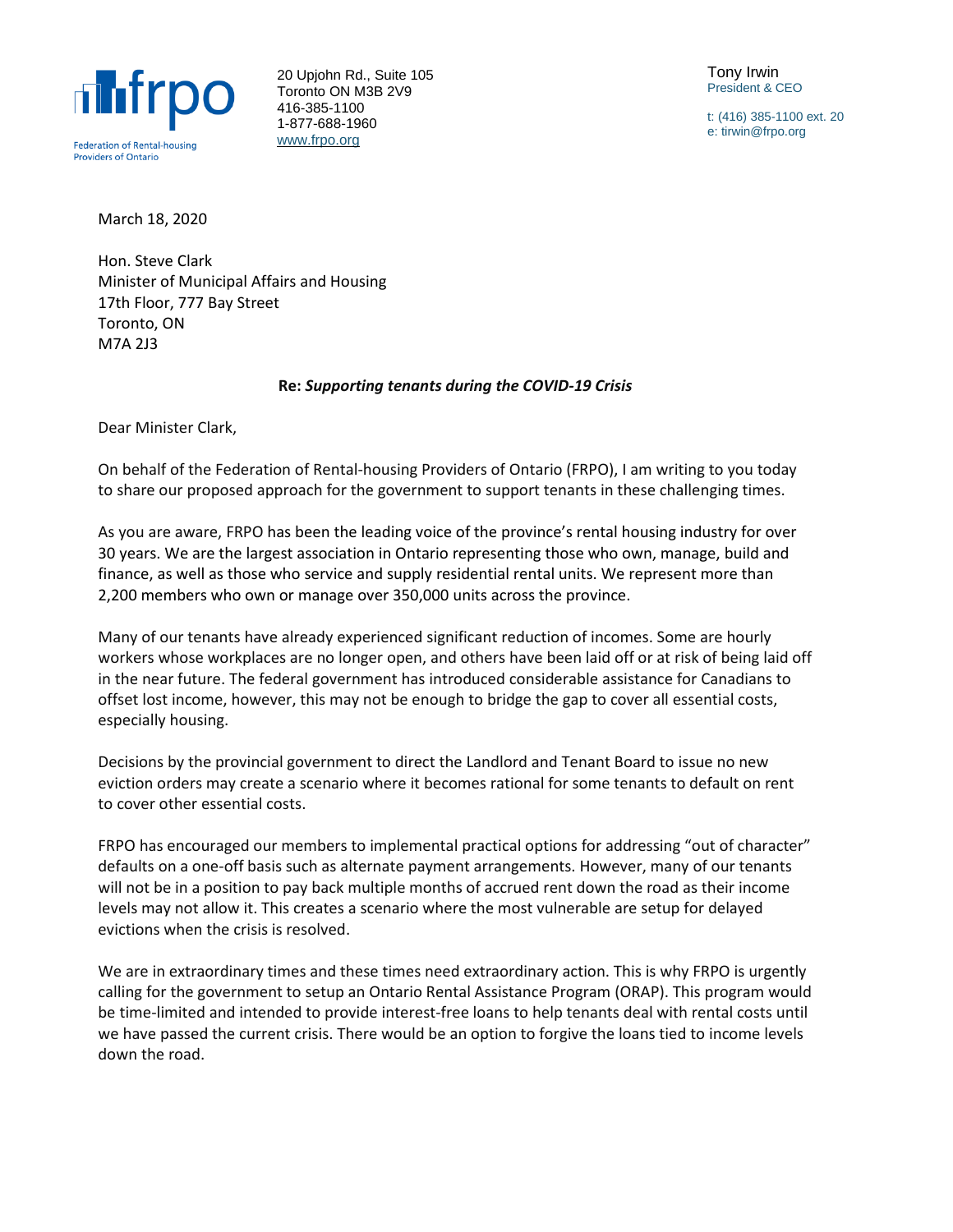# **ONTARIO RENTAL ASSISTANCE PROGRAM (ORAP)**

FRPO would like to provide the following advice to the government in their consideration of the design of such a program.

# *Principles*

The design of any program should support the following core principles:

- Relationship between landlords and tenants does not deteriorate during this crisis;
- Responsibility for paying rents remain with tenants;
- Assistance should be provided where it can be demonstrated that a tenant is unable to make rent payments in the short-term due to the current crisis; and
- Ensure the economic viability of the province's already depressed rental housing sector through uninterrupted rent payments.

### *Parties and Roles*

The rental support program should be structured with four parties serving the following roles:

| Party                        | Role                                                                                                                        |
|------------------------------|-----------------------------------------------------------------------------------------------------------------------------|
| <b>Tenant</b>                | File declaration of need, pay what they can with the remainder being<br>repayable / forgivable loan                         |
| Landlord                     | Administer application process, bear carrying costs of rental shortfall<br>until supplement is received from the government |
| <b>Government of Ontario</b> | Fund primary shortfall, manage compliance                                                                                   |
| <b>Government of Canada</b>  | Cost-share shortfall with province, manage repayment via tax system                                                         |

### *Further Design Elements*

Tenant Benefit & Affirmation

- The benefit to the tenant is an interest free loan reconciled through the income tax system.
	- o It could be repayable or not depending on other benefits.
	- o It could be capped at a ceiling.
- The approach should be a *"pay what you can"* system with the shortfall backstopped by the government. However, there must be a clear understanding that it is not intended to serve as full relief from rent.
- In terms of operations, the tenant would make the following declaration:
	- o I have been laid off / I have no income. (affirmation)
	- $\circ$  My monthly rent is \$ This month I can only pay \$ (landlord confirms)
	- o I cannot pay rent due to COVID 19. (affirmation)
	- o I am / am not receiving EI (affirmation) linked to SIN number.

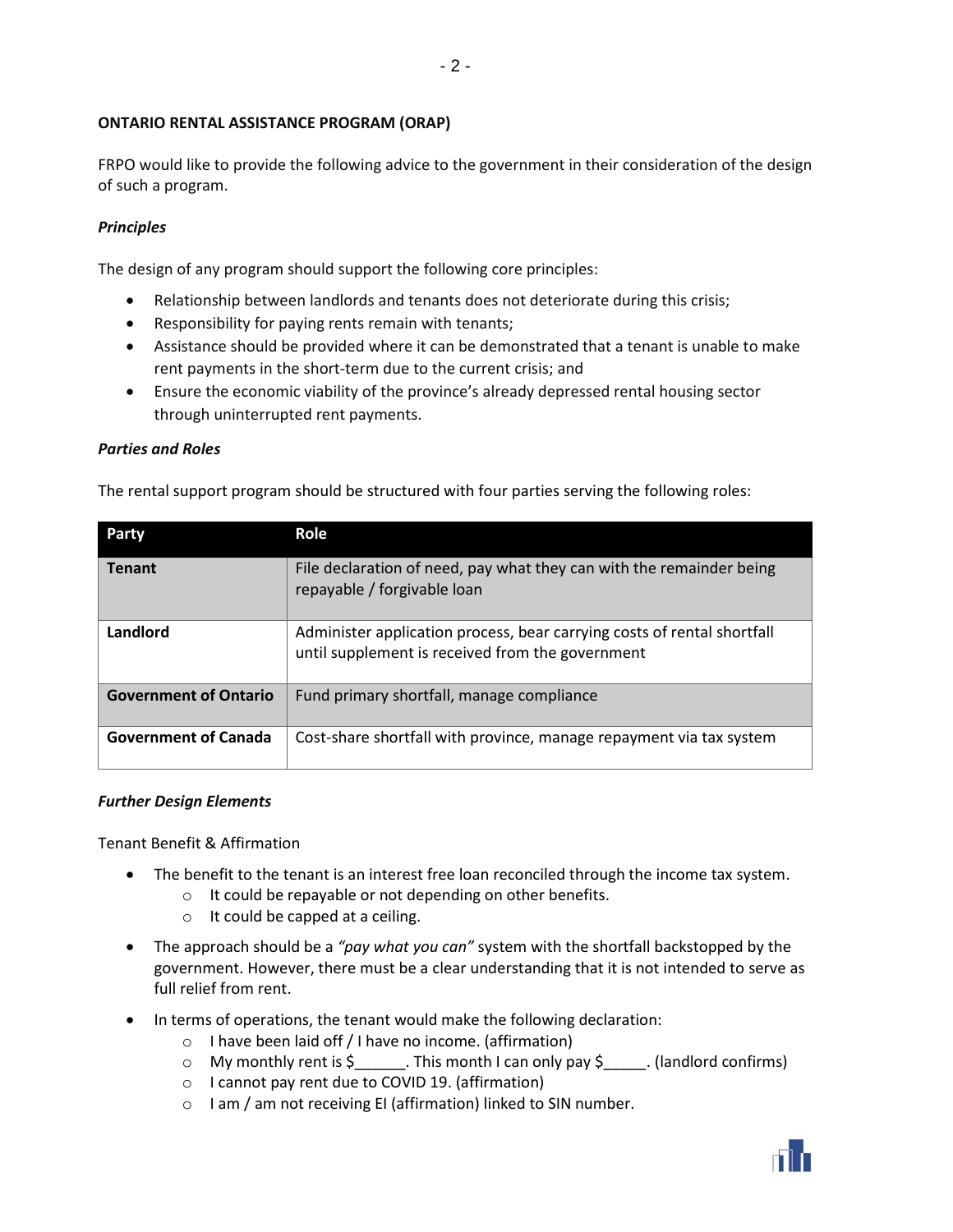### Landlord Administration

The rental housing provider would effectively be responsible for administering the program on-theground. This includes:

- 3 -

- Making the application form to the program available to tenants who are in need.
- Providing on-site support to tenants to complete the application.
- Receiving the completed application from the tenant.
- Confirming the monthly rent and amount of rent paid by the tenant for that month.
- Submitting the application to government (ideally in a digital form).
- Receiving reimbursement by the government (no later than 30 to 45 days).

### Federal Considerations

There are also key considerations at the federal level which should be contemplated in the design of the program:

- In the event employment insurance changes are made in short order, recipients will be receiving 60 per cent of insured wages. In that scenario, the design could contemplate a maximum rental assistance of 40 per cent, in line with the level of lost wages.
- Repayment of the benefit could be administered through the income tax system and tied to the level of income with certain percentages of the loan being forgiven based on income ladders. This is important as many lower income tenants may never be in a position to pay back a multiple month loan for rent.

### *Potential Cost of the Program*

To determine the cost of such a program, first the total amount of monthly rent paid in Ontario for residential units needs to be estimated.

There are two credible sources of data on the number of rental households and average rents in Ontario: Canada Mortgage and Housing Corporation's (CMHC) Rental Market Survey and Statistics Canada's (StatsCan) Census.

However, neither source is complete for our purposes. CMHC's dataset is recent (from October 2019) but it only looks at structures with at least three rental units, so the number of all rental households is underreported. The StatsCan data looks at all rental households but the last Census was in 2016 so the average rent would be significantly lower than current levels.

For our illustrative purposes, we used the number of rental households (1,559,720) from the StatsCan dataset and the average rent (\$1,277) from the more recent CMHC report to come up with a total rent roll of \$1,991,762,440 or approximately \$2 billion a month for residential tenancies in the Province of Ontario.

Once the rent roll is established, there are three core variables which will inform the cost of the program:

- The number of renters who seek assistance;
- The level of assistance they seek; and

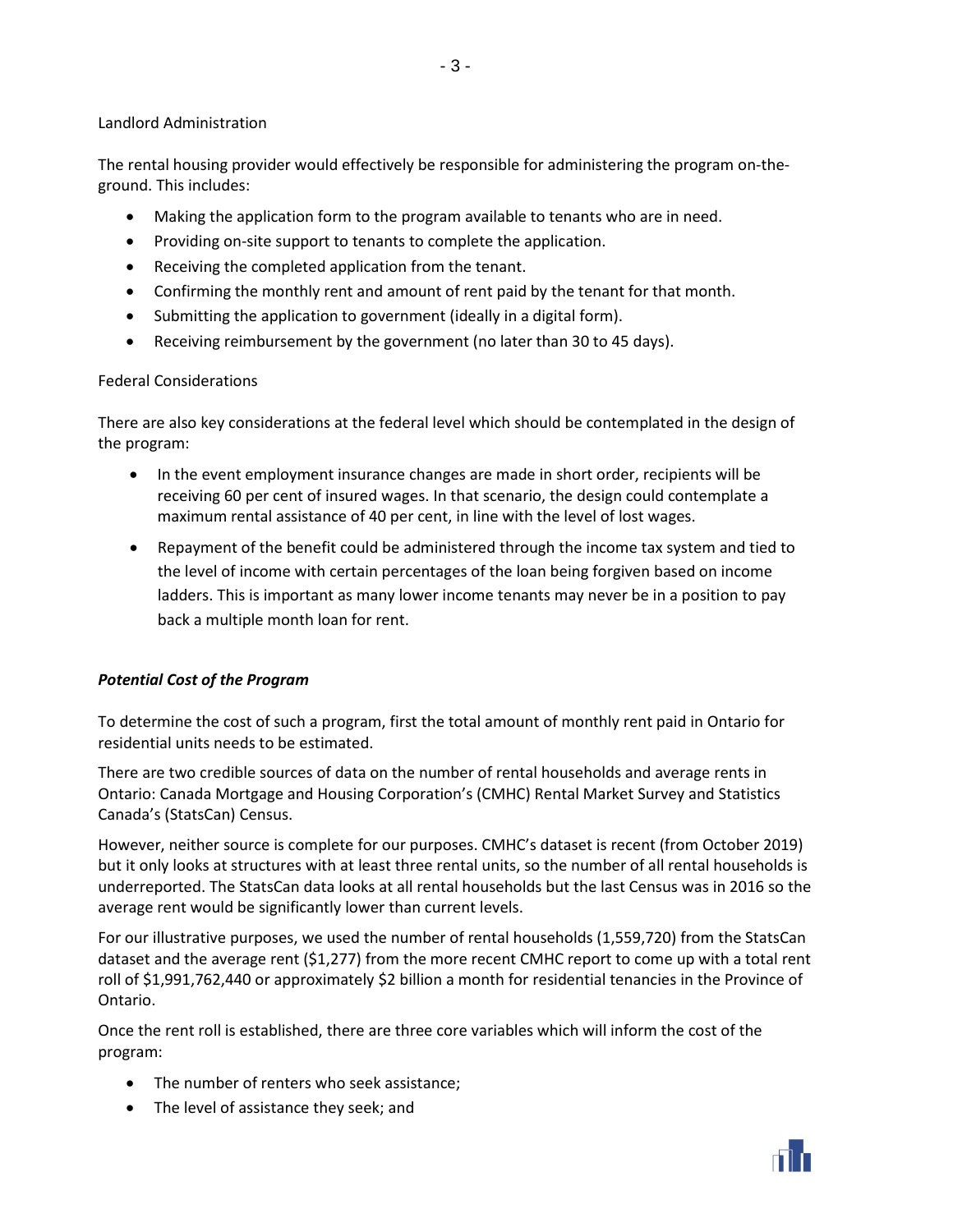• Their ability to pay back the loan.

The following tables outlines three illustrative scenarios of the number of renters who apply for relief through this program. For each scenario, we further outline some illustrative permutations of the level of assistance provided (33%, 66% or 100% of rent) and loan / grant splits with grants being the loans which never end up being repaid.

- 4 -

|        |           | Loan / Grant Split |                     |                |                     |                |          |
|--------|-----------|--------------------|---------------------|----------------|---------------------|----------------|----------|
|        |           | Sub-scenario 1     |                     | Sub-scenario 2 |                     | Sub-scenario 3 |          |
| % Rent | Total     | 80%                | 20%                 | 60%            | 40%                 | 50%            | 50%      |
| Relief | Amount    | Loan               | Grant               | Loan           | Grant               | Loan           | Grant    |
| 33%    | \$65.7 M  | \$52.6 M           | \$13.1 <sub>M</sub> | \$39.4 M       | \$26.3 <sub>M</sub> | \$32.9 M       | \$32.9 M |
| 66%    | \$131.5 M | \$105.2 M          | \$26.3 <sub>M</sub> | \$78.9 M       | \$52.6 <sub>M</sub> | \$65.7 M       | \$65.7 M |
| 100%   | \$199.2 M | \$159.3 M          | \$39.8 M            | \$119.5 M      | \$79.7 M            | \$99.6 M       | \$99.6 M |

*Scenario 1 – 10% of total renters apply for relief (155,972)*

*Scenario 2 – 30% of total renters apply for relief (467,916)*

|        |           | Loan / Grant Split |            |                |           |                |           |
|--------|-----------|--------------------|------------|----------------|-----------|----------------|-----------|
|        |           | Sub-scenario 1     |            | Sub-scenario 2 |           | Sub-scenario 3 |           |
| % Rent | Total     | 80%                | <b>20%</b> | 60%            | 40%       | 50%            | 50%       |
| Relief | Amount    | Loan               | Grant      | Loan           | Grant     | Loan           | Grant     |
| 33%    | \$197.2 M | \$157.7 M          | \$39.4 M   | \$118.3 M      | \$78.9 M  | \$98.6 M       | \$98.6 M  |
| 66%    | \$394.4 M | \$315.5 M          | \$78.9 M   | \$236.6 M      | \$157.7 M | \$197.2 M      | \$197.2 M |
| 100%   | \$597.5 M | \$478.0 M          | \$119.5 M  | \$358.5 M      | \$239.0 M | \$298.8 M      | \$298.8 M |

*Scenario 3 – 50% of total renters apply for relief (779,860)*

|        |           | Loan / Grant Split |           |                |           |                      |                      |
|--------|-----------|--------------------|-----------|----------------|-----------|----------------------|----------------------|
|        |           | Sub-scenario 1     |           | Sub-scenario 2 |           | Sub-scenario 3       |                      |
| % Rent | Total     | 80%                | 20%       | 60%            | 40%       | 50%                  | 50%                  |
| Relief | Amount    | Loan               | Grant     | Loan           | Grant     | Loan                 | Grant                |
| 33%    | \$328.6 M | \$262.9 M          | \$65.7 M  | \$197.2 M      | \$131.5 M | \$164.3 <sub>M</sub> | \$164.3 <sub>M</sub> |
| 66%    | \$657.3 M | \$525.8 M          | \$131.5 M | \$394.4 M      | \$262.9 M | \$328.6 M            | \$328.6 M            |
| 100%   | \$995.9 M | \$796.7 M          | \$199.2 M | \$597.5 M      | \$398.4 M | \$497.9 M            | \$497.9 M            |

The cost to the government associated with loans which are repaid would simply be their carrying cost for that duration of time. Under these scenarios, the monthly grant would range from \$13.1 million (in the event 10% of renters apply for 33% relief and 20% don't repay the loan) to \$497.9 million (in the event 50% of renters apply for 100% relief and 50% do not repay the loan).

FRPO recommends cost-sharing between the federal and the provincial government for the amount which ends up being a grant (loans which are not paid back).